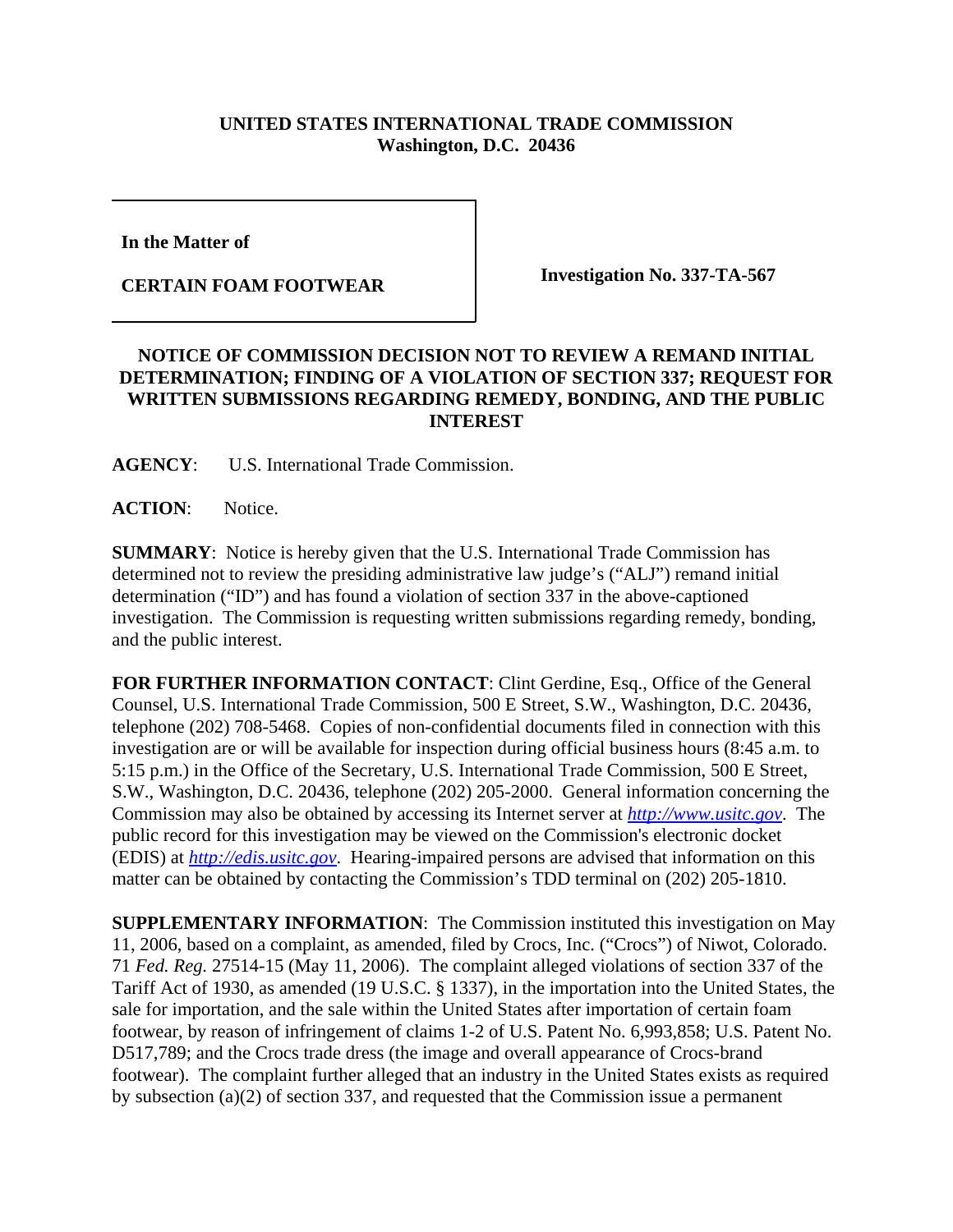general exclusion order and permanent cease and desist orders. The complaint named eleven (11) respondents that included: (1) Collective Licensing International, LLC of Englewood, Colorado; (2) Double Diamond Distribution Ltd. ("Double Diamond") of Canada; (3) Effervescent Inc. ("Effervescent") of Fitchburg, Massachusetts; (4) Gen-X Sports, Inc. of Toronto, Ontario; (5) Holey Shoes Holding Ltd. of Canada; (6) Australia Unlimited, Inc. of Seattle, Washington; (7) Cheng's Enterprises Inc. of Carlstadt, New Jersey; (8) D. Myers & Sons, Inc. of Baltimore, Maryland; (9) Inter-Pacific Trading Corp. of Los Angeles, California; (10) Pali Hawaii of Honolulu, Hawaii; and (11) Shaka Shoes of Kaliua-Kona, Hawaii. The Commission terminated the investigation as to the trade dress allegation on September 11, 2006. A twelfth respondent, Old Dominion Footwear, Inc. of Madison Heights, Virginia, was added to the investigation on October 10, 2006. All but two respondents have been terminated from the investigation on the basis of a consent order, settlement agreement, or undisputed Commission determination of non-infringement. The two remaining respondents are Double Diamond and Effervescent.

 On April 11, 2008, the ALJ issued his final ID finding no violation of section 337. The ALJ's final ID made no finding on whether either asserted patent was unenforceable due to inequitable conduct. The ALJ's final ID also included his recommendation on remedy and bonding should the Commission find that there was a violation. On July 25, 2008, after review, the Commission affirmed the ALJ's final ID with certain modifications and clarifications, and terminated the investigation with a finding of no violation of section 337. The Commission took no position regarding the issue of enforceability of the '858 and '789 patents. On February 24, 2010, the U.S. Court of Appeals for the Federal Circuit ("Federal Circuit") issued its judgment overturning the Commission's findings regarding invalidity of the '858 patent, and noninfringement/lack of domestic industry concerning the '789 patent. The Federal Circuit also specifically "remand[ed] the investigation for a determination of infringement of the `858 patent and any appropriate remedies." *See Crocs, Inc. v. United States Int'l Trade Comm'n*, 598 F.3d 1294, 1311 (Fed. Cir. 2010). On July 6, 2010, the Commission remanded the investigation to the ALJ to decide the remaining issue of enforceability of the patents.

On February 9, 2011, the ALJ issued his remand ID finding that the patents were not unenforceable. On February 25, 2011, respondents filed both a joint petition for review of the remand ID and a motion for leave to file the petition two (2) days late. On March 4, 2011, the Commission issued an order declining to grant respondents' motion without prejudice to respondents refiling their motion stating good cause for the enlargement of time. On March 16, 2011, respondents filed a joint motion for an enlargement of the time for filing petitions for review of the remand ID. On March 18, 2011, the Commission issued an order granting respondents' motion for an enlargement of time and making responses due on March 28, 2011. On March 28, 2011, Crocs and the Commission investigative attorney each filed a brief in response to respondents' petition for review.

The Commission has determined not to review the subject remand ID. Also, the Commission has determined to reaffirm the ALJ's previous ruling that claims 1 and 2 of the `858 patent are infringed by Effervescent's accused products, and that claim 2 of the `858 patent is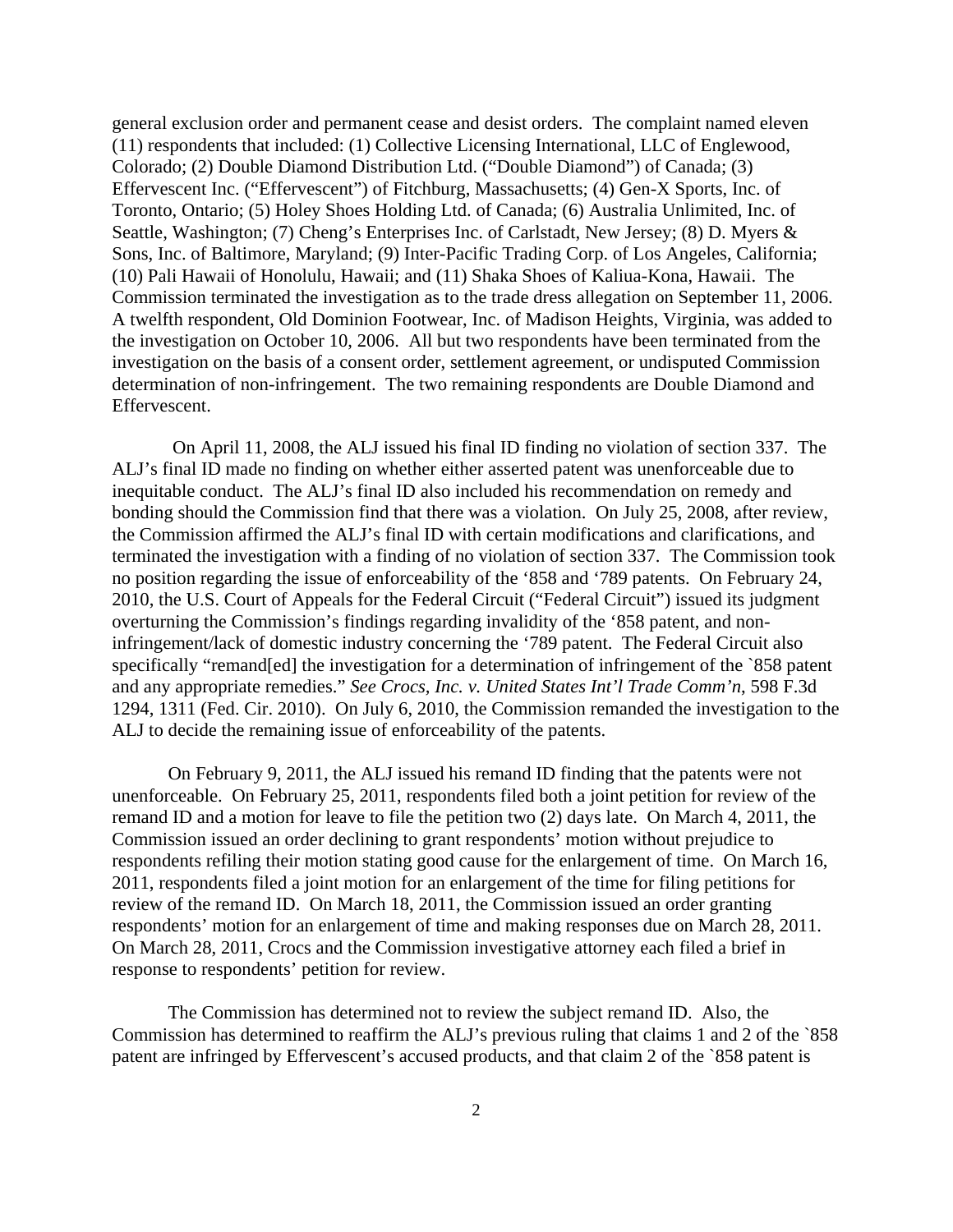infringed by Double Diamond's accused products. *See* 73 *Fed. Reg.* 35710-11 (June 24, 2008); Remand ID at 2 (February 9, 2011) (*citing* Final ID at 121 (April 11, 2008)); Comm'n Op. at 3- 4, n. 1 (July 25, 2008). These actions, along with the Federal Circuit's decision, result in a finding of a violation of section 337 by Double Diamond and Effervescent.

In connection with the final disposition of this investigation, the Commission may issue an order that results in the exclusion of the subject articles from entry into the United States. Accordingly, the Commission is interested in receiving written submissions that address the form of remedy, if any, that should be ordered. If a party seeks exclusion of an article from entry into the United States for purposes other than entry for consumption, the party should so indicate and provide information establishing that activities involving other types of entry either are adversely affecting it or likely to do so. For background, *see In the Matter of Certain Devices for Connecting Computers via Telephone Lines*, Inv. No. 337-TA-360, USITC Pub. No. 2843 (December 1994) (Commission Opinion).

When the Commission contemplates some form of remedy, it must consider the effects of that remedy upon the public interest. The factors the Commission will consider include the effect that an exclusion order and/or cease and desist orders would have on (1) the public health and welfare, (2) competitive conditions in the U.S. economy, (3) U.S. production of articles that are like or directly competitive with those that are subject to investigation, and (4) U.S. consumers. The Commission is therefore interested in receiving written submissions that address the aforementioned public interest factors in the context of this investigation.

When the Commission orders some form of remedy, the U.S. Trade Representative, as delegated by the President, has 60 days to approve or disapprove the Commission's action. *See* section 337(j), 19 U.S.C. § 1337(j) and the Presidential Memorandum of July 21, 2005, 70 *Fed. Reg.* 43251 (July 26, 2005). During this period, the subject articles would be entitled to enter the United States under bond, in an amount determined by the Commission. The Commission is therefore interested in receiving submissions concerning the amount of the bond that should be imposed if a remedy is ordered.

**WRITTEN SUBMISSIONS**: Parties to the investigation, interested government agencies, and any other interested parties are encouraged to file written submissions on the issues of remedy, the public interest, and bonding, and such submissions should address the recommended determination by the ALJ on remedy and bonding issued on April 23, 2008 (public version). The complainant and the IA are also requested to submit proposed remedial orders for the Commission's consideration. Complainant is also requested to state the dates that the patents at issue expire and the HTSUS numbers under which the accused articles are imported. The written submissions and proposed remedial orders must be filed no later than close of business on May 6, 2011. Reply submissions must be filed no later than the close of business on May 13, 2011. No further submissions on these issues will be permitted unless otherwise ordered by the Commission.